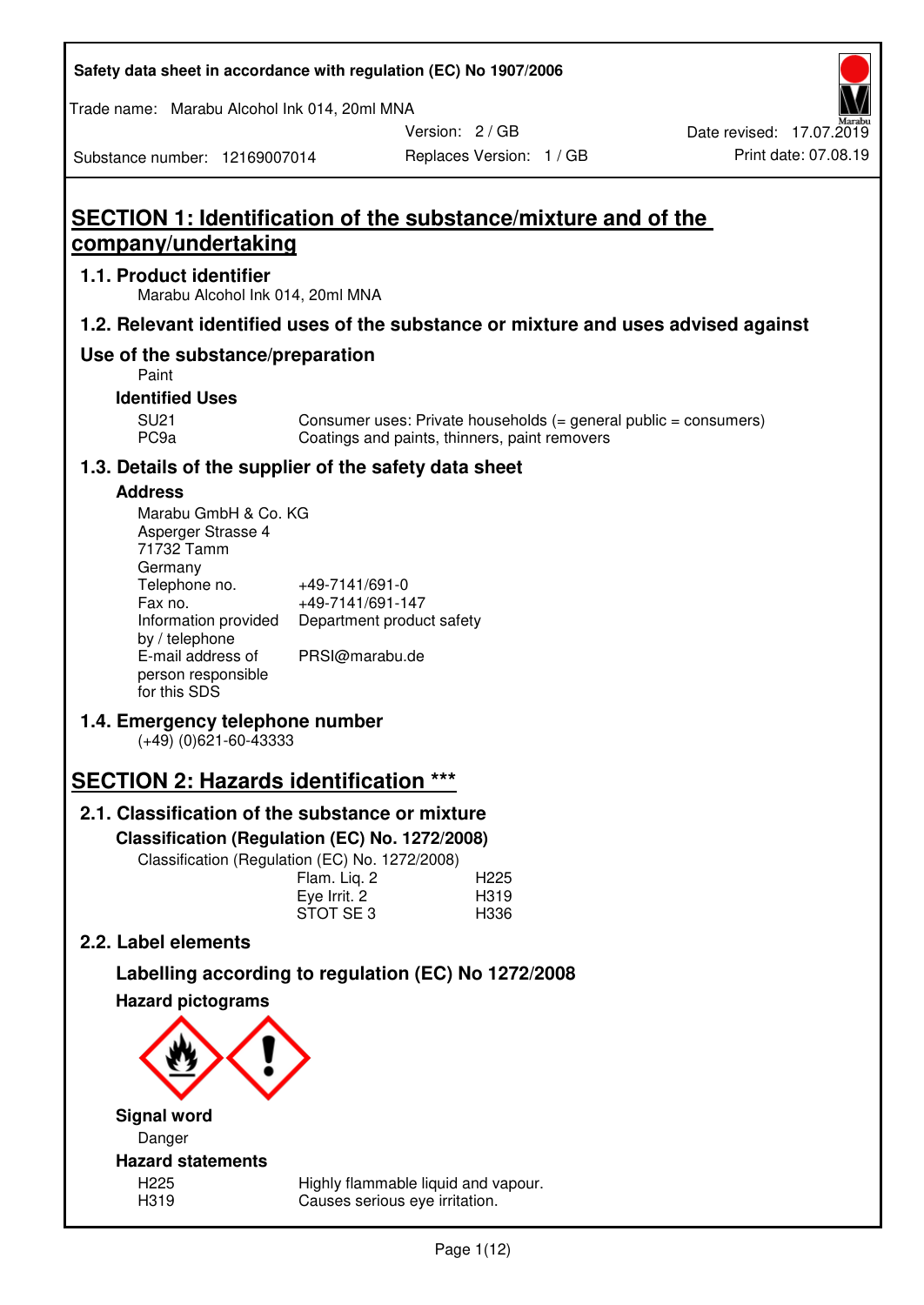| Safety data sheet in accordance with regulation (EC) No 1907/2006 |                                                       |                 |                          |                          |                                                                                 |
|-------------------------------------------------------------------|-------------------------------------------------------|-----------------|--------------------------|--------------------------|---------------------------------------------------------------------------------|
| Trade name: Marabu Alcohol Ink 014, 20ml MNA                      |                                                       |                 |                          |                          |                                                                                 |
|                                                                   |                                                       | Version: 2 / GB |                          |                          | Date revised: 17.07.2019                                                        |
| Substance number: 12169007014                                     |                                                       |                 |                          | Replaces Version: 1 / GB | Print date: 07.08.19                                                            |
| H336                                                              | May cause drowsiness or dizziness.                    |                 |                          |                          |                                                                                 |
| Precautionary statements ***                                      |                                                       |                 |                          |                          |                                                                                 |
| P <sub>101</sub>                                                  |                                                       |                 |                          |                          | If medical advice is needed, have product container or label at hand.           |
| P102                                                              | Keep out of reach of children.                        |                 |                          |                          |                                                                                 |
| P210                                                              |                                                       |                 |                          |                          | Keep away from heat, hot surfaces, sparks, open flames and other ignition       |
|                                                                   | sources. No smoking.                                  |                 |                          |                          |                                                                                 |
| P264.1                                                            | Wash hands thoroughly after handling.                 |                 |                          |                          |                                                                                 |
| P271                                                              | Use only outdoors or in a well-ventilated area.       |                 |                          |                          |                                                                                 |
| P280                                                              |                                                       |                 |                          |                          | Wear protective gloves/protective clothing/eye protection/face protection.      |
| P305+P351+P338                                                    | lenses, if present and easy to do. Continue rinsing.  |                 |                          |                          | IF IN EYES: Rinse cautiously with water for several minutes. Remove contact     |
| P405                                                              | Store locked up.                                      |                 |                          |                          |                                                                                 |
| P501.9                                                            | Dispose of contents/container as problematic waste.   |                 |                          |                          |                                                                                 |
|                                                                   |                                                       |                 |                          |                          | Hazardous component(s) to be indicated on label (Regulation (EC) No. 1272/2008) |
| contains                                                          | Acetone; Propan-2-ol                                  |                 |                          |                          |                                                                                 |
| <b>Supplemental information</b>                                   |                                                       |                 |                          |                          |                                                                                 |
| <b>EUH066</b>                                                     | Repeated exposure may cause skin dryness or cracking. |                 |                          |                          |                                                                                 |
| 2.3. Other hazards<br>No special hazards have to be mentioned.    |                                                       |                 |                          |                          |                                                                                 |
| <b>SECTION 3: Composition/information on ingredients</b>          |                                                       |                 |                          |                          |                                                                                 |
| 3.2. Mixtures                                                     |                                                       |                 |                          |                          |                                                                                 |
| <b>Hazardous ingredients</b>                                      |                                                       |                 |                          |                          |                                                                                 |
|                                                                   |                                                       |                 |                          |                          |                                                                                 |
| Propan-2-ol<br>CAS No.                                            | 67-63-0                                               |                 |                          |                          |                                                                                 |
| EINECS no.                                                        | 200-661-7                                             |                 |                          |                          |                                                                                 |
| Registration no.                                                  | 01-2119457558-25                                      |                 |                          |                          |                                                                                 |
| Concentration                                                     | 50<br>$>=$                                            |                 | $\,<\,$                  | 100                      | $\%$                                                                            |
|                                                                   |                                                       |                 |                          |                          |                                                                                 |
| Classification (Regulation (EC) No. 1272/2008)                    |                                                       |                 |                          |                          |                                                                                 |
|                                                                   | Flam. Liq. 2                                          |                 | H <sub>225</sub>         |                          |                                                                                 |
|                                                                   | Eye Irrit. 2<br>STOT SE3                              |                 | H319<br>H336             |                          |                                                                                 |
|                                                                   |                                                       |                 |                          |                          |                                                                                 |
| <b>Acetone</b>                                                    |                                                       |                 |                          |                          |                                                                                 |
| CAS No.                                                           | 67-64-1                                               |                 |                          |                          |                                                                                 |
| EINECS no.                                                        | 200-662-2                                             |                 |                          |                          |                                                                                 |
| Registration no.                                                  | 01-2119471330-49                                      |                 |                          |                          |                                                                                 |
| Concentration                                                     | 20<br>$>=$                                            |                 | $\overline{\phantom{0}}$ | 25                       | $\%$                                                                            |
|                                                                   |                                                       |                 |                          |                          |                                                                                 |
| Classification (Regulation (EC) No. 1272/2008)                    |                                                       |                 |                          |                          |                                                                                 |
|                                                                   | Flam. Liq. 2                                          |                 | H <sub>225</sub>         |                          |                                                                                 |
|                                                                   | Eye Irrit. 2                                          |                 | H319                     |                          |                                                                                 |
|                                                                   | STOT SE3                                              |                 | H336                     |                          |                                                                                 |
|                                                                   |                                                       |                 |                          |                          |                                                                                 |
| 2-(Propyloxy) ethanol<br>CAS No.                                  | 2807-30-9                                             |                 |                          |                          |                                                                                 |
| EINECS no.                                                        | 220-548-6                                             |                 |                          |                          |                                                                                 |
| Concentration                                                     | $\mathbf{1}$<br>$>=$                                  |                 | $\prec$                  | 10                       | $\%$                                                                            |
|                                                                   |                                                       |                 |                          |                          |                                                                                 |
| Classification (Regulation (EC) No. 1272/2008)                    |                                                       |                 |                          |                          |                                                                                 |
|                                                                   | Acute Tox. 4                                          |                 | H312                     |                          |                                                                                 |
|                                                                   | Eye Irrit. 2                                          |                 | H319                     |                          |                                                                                 |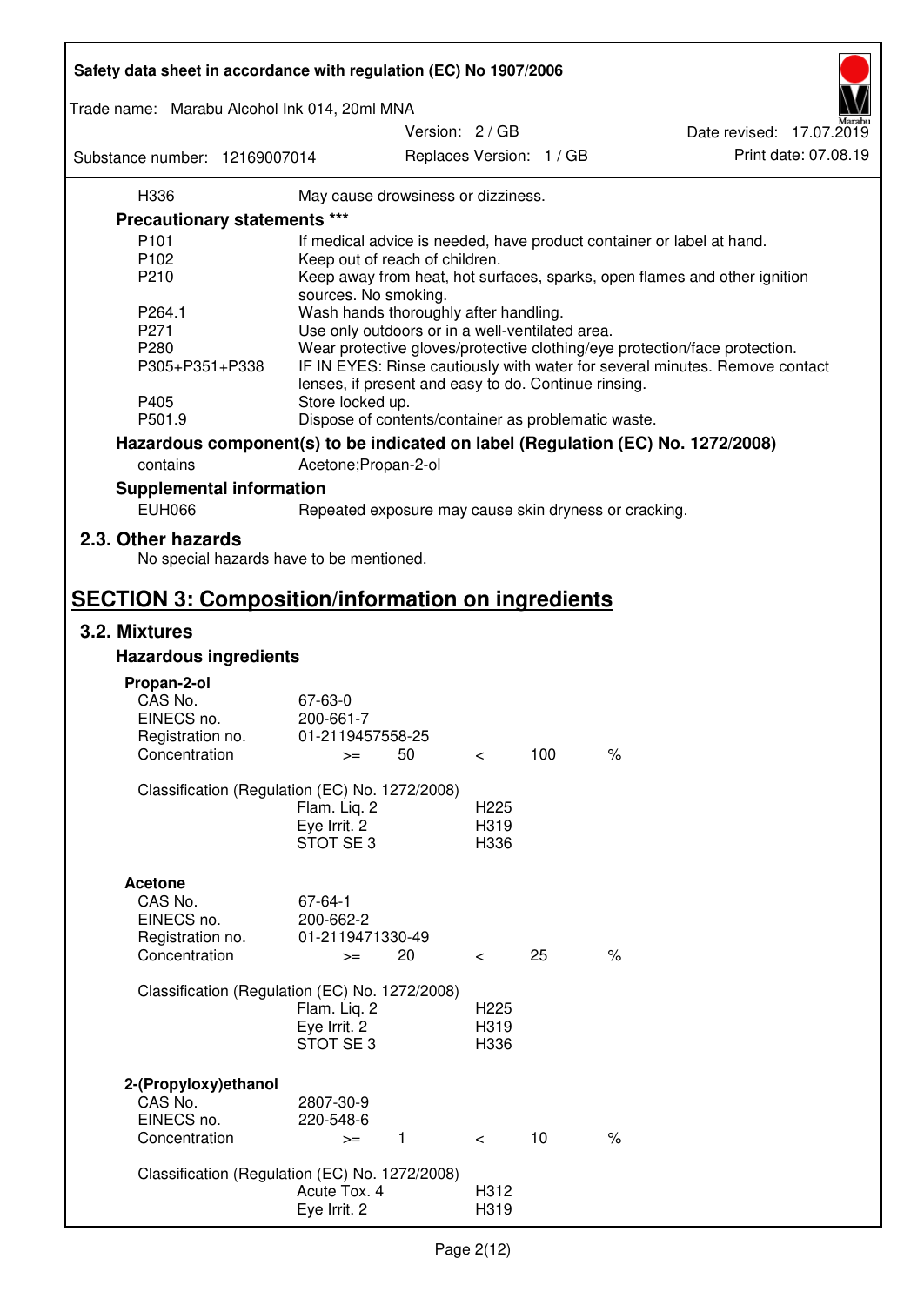Trade name: Marabu Alcohol Ink 014, 20ml MNA



Date revised: 17.07.2019

Substance number: 12169007014

Replaces Version: 1 / GB Print date: 07.08.19

# **SECTION 4: First aid measures**

## **4.1. Description of first aid measures**

#### **General information**

In all cases of doubt, or when symptoms persist, seek medical attention. Never give anything by mouth to an unconscious person. If unconscious place in recovery position and seek medical advice.

#### **After inhalation**

Remove to fresh air, keep patient warm and at rest. If breathing is irregular or stopped, administer artificial respiration.

#### **After skin contact**

Remove contaminated clothing. Wash skin thoroughly with soap and water or use recognised skin cleanser. Do NOT use solvents or thinners.

#### **After eye contact**

Remove contact lenses, irrigate copiously with clean, fresh water, holding the eyelids apart for at least 10 minutes and seek immediate medical advice.

#### **After ingestion**

If accidentally swallowed rinse the mouth with plenty of water (only if the person is conscious) and obtain immediate medical attention. Keep at rest. Do NOT induce vomiting.

#### **4.2. Most important symptoms and effects, both acute and delayed**  Until now no symptoms known so far.

## **4.3. Indication of any immediate medical attention and special treatment needed**

#### **Hints for the physician / treatment**

Treat symptomatically

## **SECTION 5: Firefighting measures**

#### **5.1. Extinguishing media**

#### **Suitable extinguishing media**

Recommended: alcohol resistant foam, CO2, powders, water spray/mist, Not be used for safety reasons: water jet

#### **5.2. Special hazards arising from the substance or mixture**

In the event of fire the following can be released: Carbon monoxide (CO); Carbon dioxide (CO2); dense black smoke

## **5.3. Advice for firefighters**

#### **Special protective equipment for fire-fighting**

Cool closed containers exposed to fire with water. Do not allow run-off from fire fighting to enter drains or water courses.

## **SECTION 6: Accidental release measures**

#### **6.1. Personal precautions, protective equipment and emergency procedures**

Exclude sources of ignition and ventilate the area. Avoid breathing vapours. Refer to protective measures listed in Sections 7 and 8.

#### **6.2. Environmental precautions**

Do not allow to enter drains or waterways. If the product contaminates lakes, rivers or sewage, inform appropriate authorities in accordance with local regulations.

## **6.3. Methods and material for containment and cleaning up**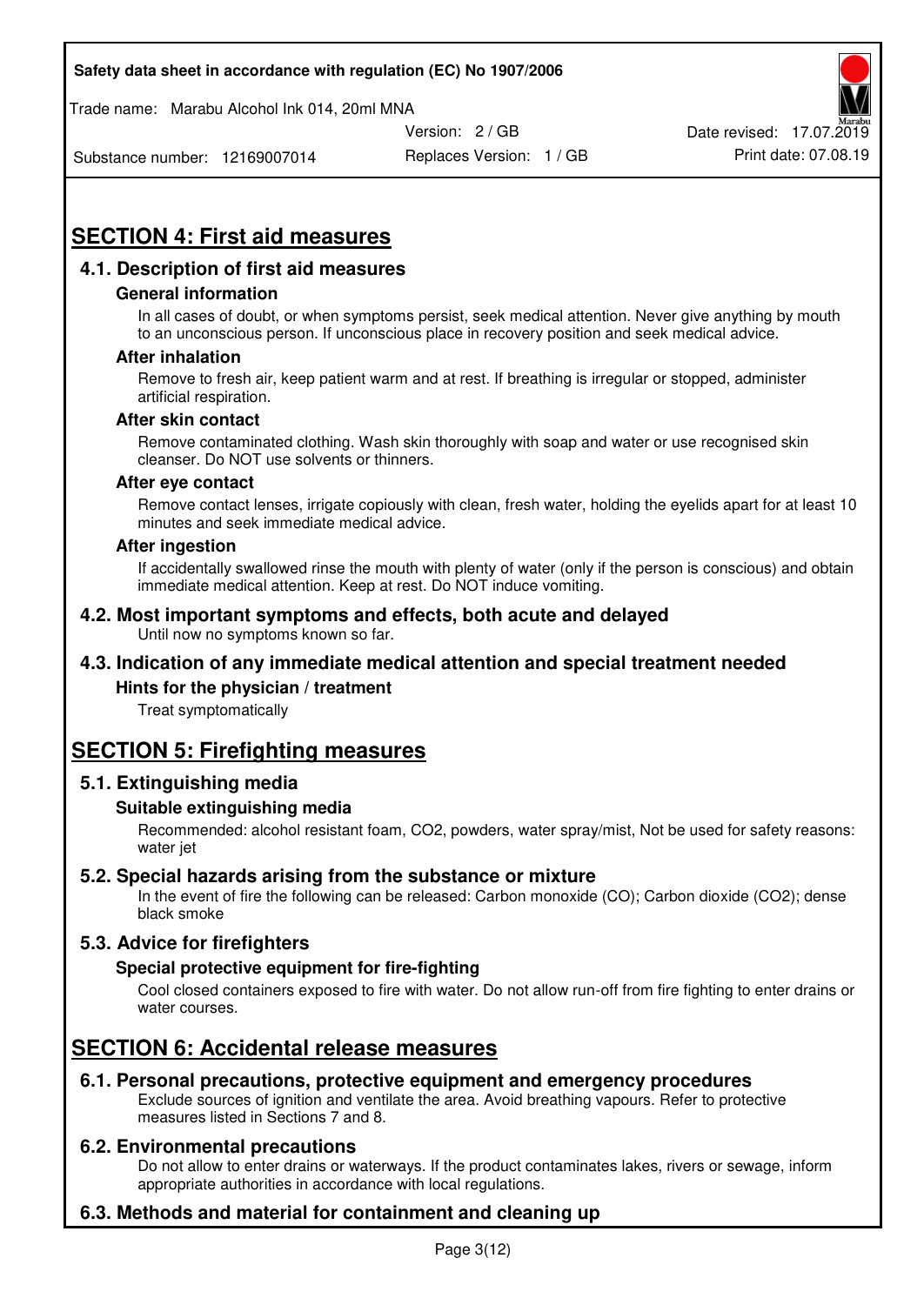Trade name: Marabu Alcohol Ink 014, 20ml MNA

Version: 2 / GB

Replaces Version: 1 / GB Print date: 07.08.19 Date revised: 17.07.2019

Substance number: 12169007014

Contain and collect spillage with non-combustible absorbent materials, e.g. sand, earth, vermiculite, diatomaceous earth and place in container for disposal according to local regulations (see section 13). Clean preferably with a detergent - avoid use of solvents.

### **6.4. Reference to other sections**

Information regarding Safe handling, see Section 7. Information regarding personal protective measures, see Section 8. Information regarding waste disposal, see Section 13.

# **SECTION 7: Handling and storage**

## **7.1. Precautions for safe handling**

#### **Advice on safe handling**

Prevent the creation of flammable or explosive concentrations of vapour in air and avoid vapour concentration higher than the occupational exposure limits. In addition, the product should only be used in areas from which all naked lights and other sources of ignition have been excluded. Electrical equipment should be protected to the appropriate standard. Mixture may charge electrostatically: always use earthing leads when transferring from one container to another. Operators should wear anti-static footwear and clothing and floors should be of the conducting type. Isolate from sources of heat, sparks and open flame. No sparking tools should be used. Avoid skin and eye contact. Avoid the inhalation of particulates and spray mist arising from the application of this mixture. Smoking, eating and drinking shall be prohibited in application area. For personal protection see Section 8. Never use pressure to empty: container is not a pressure vessel. Always keep in containers of same material as the original one. Comply with the health and safety at work laws. Do not allow to enter drains or water courses.

### **Advice on protection against fire and explosion**

Vapours are heavier than air and may spread along floors. Vapours may form explosive mixtures with air.

#### **Classification of fires / temperature class / Ignition group / Dust explosion class**

Classification of fires B (Combustible liquid substances)<br>Temperature class T2 Temperature class

## **7.2. Conditions for safe storage, including any incompatibilities**

#### **Requirements for storage rooms and vessels**

Electrical installations/working materials must comply with the local applied technological safety standards. Storage rooms in which filling operations take place must have a conducting floor. Store in accordance with national regulation

#### **Hints on storage assembly**

Store away from oxidising agents, from strongly alkaline and strongly acid materials.

#### **Further information on storage conditions**

Observe label precautions. Store between 15 and 30 °C in a dry, well ventilated place away from sources of heat and direct sunlight. Keep container tightly closed. Keep away from sources of ignition. No smoking. Prevent unauthorised access. Containers which are opened must be carefully resealed and kept upright to prevent leakage.

## **7.3. Specific end use(s)**

Paint

# **SECTION 8: Exposure controls/personal protection**

## **8.1. Control parameters**

## **Exposure limit values**

**Acetone** 

| - - - - - - - - |             |                   |     |        |
|-----------------|-------------|-------------------|-----|--------|
| List            | <b>EH40</b> |                   |     |        |
| Type            | WEL         |                   |     |        |
| Value           | 1210        | ma/m <sup>3</sup> | 500 | ppm(V) |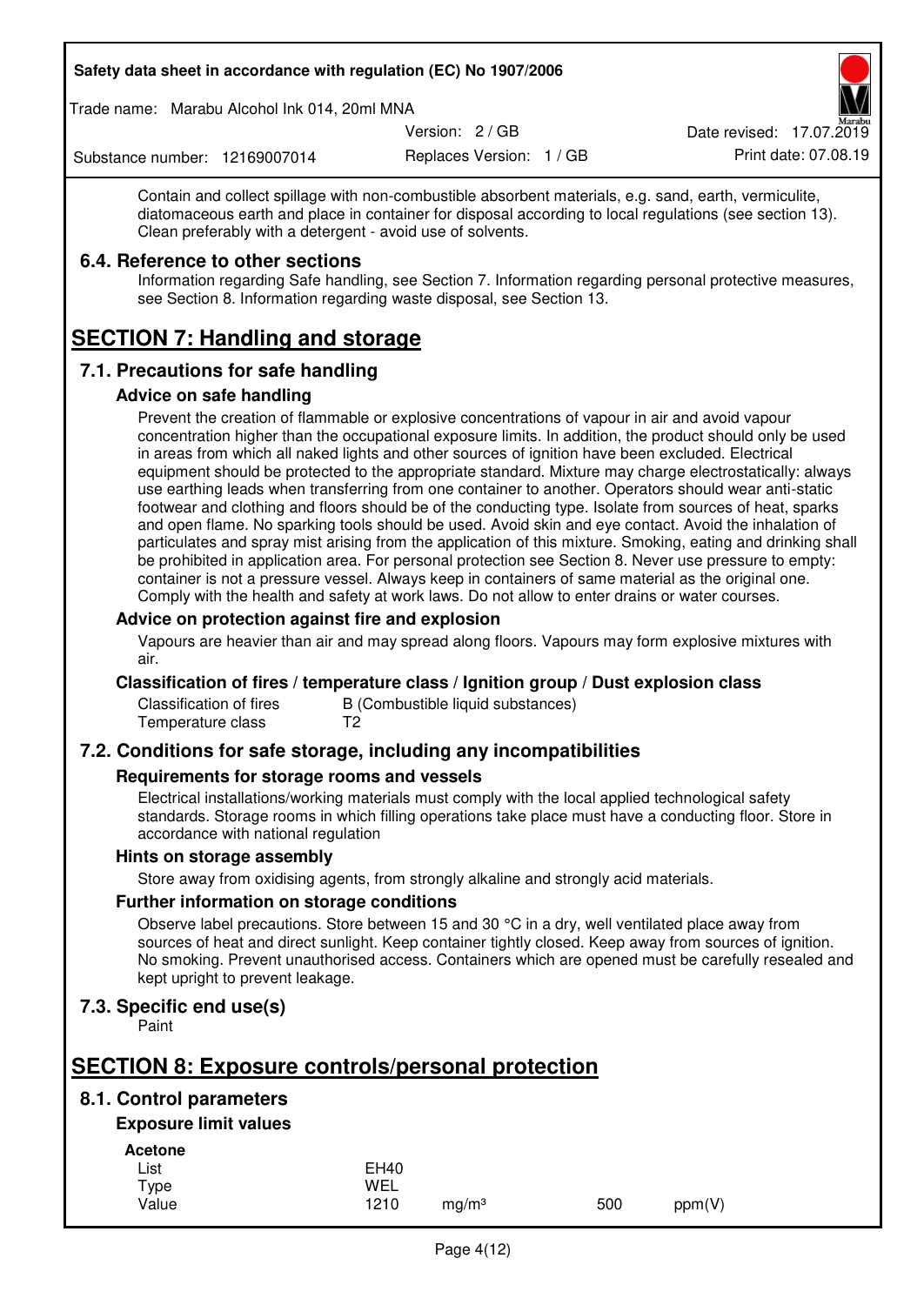| Safety data sheet in accordance with regulation (EC) No 1907/2006 |                          |                                |      |                   |                          |
|-------------------------------------------------------------------|--------------------------|--------------------------------|------|-------------------|--------------------------|
| Trade name: Marabu Alcohol Ink 014, 20ml MNA                      |                          |                                |      |                   |                          |
|                                                                   |                          | Version: 2 / GB                |      |                   | Date revised: 17.07.2019 |
| Substance number: 12169007014                                     |                          | Replaces Version: 1 / GB       |      |                   | Print date: 07.08.19     |
| Short term exposure limit<br><b>Status: 2011</b>                  | 3620                     | mg/m <sup>3</sup>              | 1500 | ppm(V)            |                          |
| Propan-2-ol                                                       |                          |                                |      |                   |                          |
| List                                                              | EH40                     |                                |      |                   |                          |
| <b>Type</b><br>Value                                              | <b>WEL</b><br>999        | mg/m <sup>3</sup>              | 400  | ppm(V)            |                          |
| Short term exposure limit<br><b>Status: 2011</b>                  | 1250                     | mg/m <sup>3</sup>              | 500  | ppm(V)            |                          |
| <b>Derived No/Minimal Effect Levels (DNEL/DMEL)</b>               |                          |                                |      |                   |                          |
| <b>Acetone</b>                                                    |                          |                                |      |                   |                          |
| Type of value<br>Reference group<br>Duration of exposure          | Worker<br>Long term      | Derived No Effect Level (DNEL) |      |                   |                          |
| Route of exposure                                                 | dermal                   |                                |      |                   |                          |
| Concentration                                                     |                          | 186                            |      | mg/kg/d           |                          |
| Type of value                                                     |                          | Derived No Effect Level (DNEL) |      |                   |                          |
| Reference group                                                   | Worker                   |                                |      |                   |                          |
| Duration of exposure<br>Route of exposure                         | Short term<br>inhalative |                                |      |                   |                          |
| Concentration                                                     |                          | 2420                           |      | mg/m <sup>3</sup> |                          |
| Type of value                                                     |                          | Derived No Effect Level (DNEL) |      |                   |                          |
| Reference group                                                   | Worker                   |                                |      |                   |                          |
| Duration of exposure<br>Route of exposure                         | Long term<br>inhalative  |                                |      |                   |                          |
| Concentration                                                     |                          | 1210                           |      | mg/m <sup>3</sup> |                          |
| Type of value                                                     |                          | Derived No Effect Level (DNEL) |      |                   |                          |
| Reference group                                                   | Consumer                 |                                |      |                   |                          |
| Duration of exposure                                              | Long term                |                                |      |                   |                          |
| Route of exposure                                                 | oral                     |                                |      |                   |                          |
| Concentration                                                     |                          | 62                             |      | mg/kg/d           |                          |
| Type of value<br>Reference group                                  | Consumer                 | Derived No Effect Level (DNEL) |      |                   |                          |
| Duration of exposure                                              | Long term                |                                |      |                   |                          |
| Concentration                                                     |                          | 62                             |      | mg/kg/d           |                          |
| Type of value                                                     |                          | Derived No Effect Level (DNEL) |      |                   |                          |
| Reference group                                                   | Consumer                 |                                |      |                   |                          |
| Duration of exposure                                              | Long term                |                                |      |                   |                          |
| Route of exposure                                                 | inhalative               |                                |      |                   |                          |
| Concentration                                                     |                          | 200                            |      | mg/m <sup>3</sup> |                          |
| Propan-2-ol                                                       |                          |                                |      |                   |                          |
| Type of value<br>Reference group                                  | Worker                   | Derived No Effect Level (DNEL) |      |                   |                          |
| Duration of exposure                                              | Long term                |                                |      |                   |                          |
| Route of exposure                                                 | inhalative               |                                |      |                   |                          |
| Mode of action                                                    |                          | Systemic effects               |      |                   |                          |
| Concentration                                                     |                          | 500                            |      | mg/m <sup>3</sup> |                          |
| Type of value                                                     |                          | Derived No Effect Level (DNEL) |      |                   |                          |
| Reference group<br>Duration of exposure                           | Worker<br>Long term      |                                |      |                   |                          |
|                                                                   |                          |                                |      |                   |                          |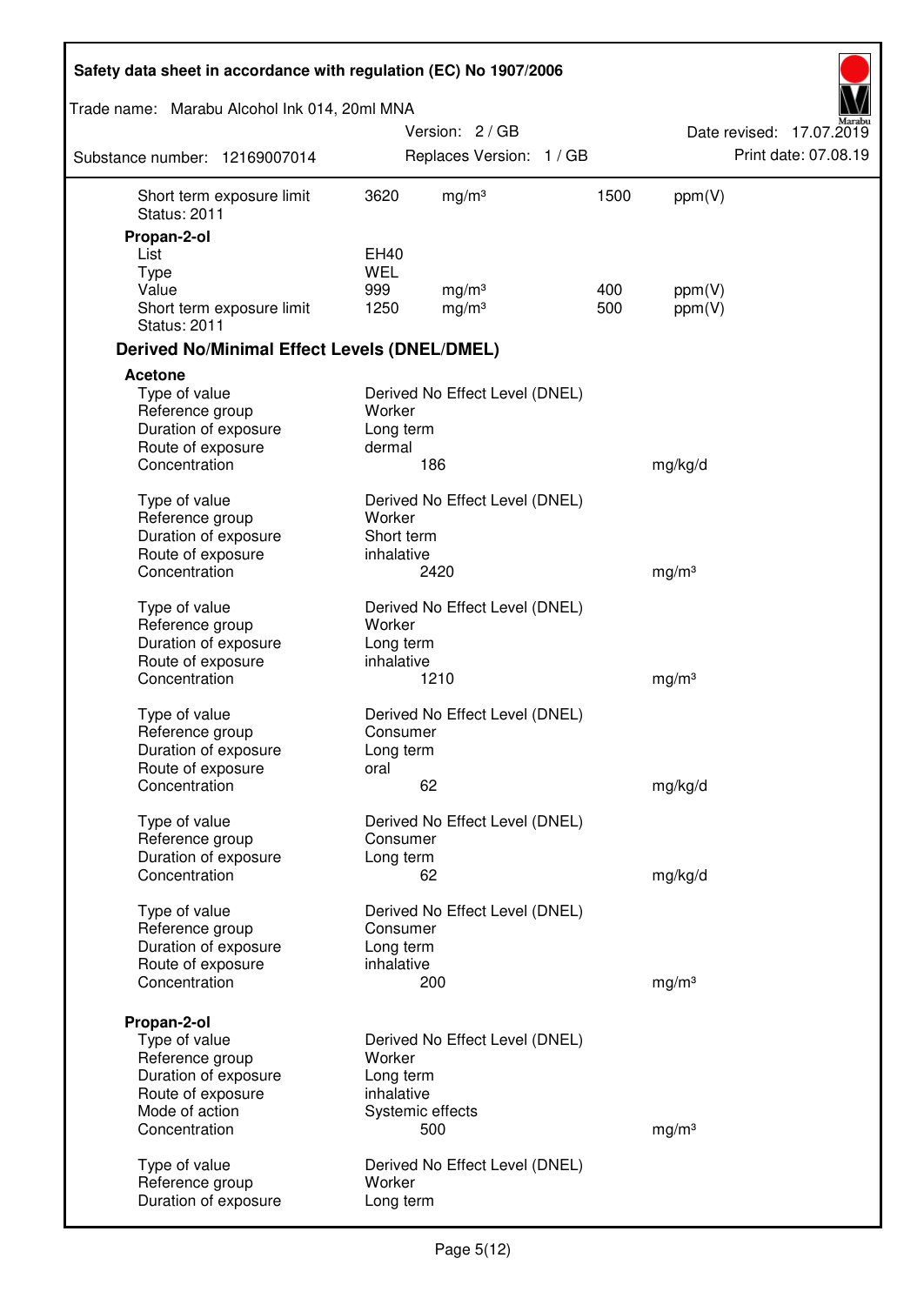### Trade name: Marabu Alcohol Ink 014, 20ml MNA

Substance number: 12169007014

Version: 2 / GB Replaces Version: 1 / GB Print date: 07.08.19

Date revised: 17.07.2019

| Route of exposure                               | dermal                         |                   |
|-------------------------------------------------|--------------------------------|-------------------|
| Mode of action                                  | Systemic effects               |                   |
| Concentration                                   | 888                            | mg/kg/d           |
|                                                 |                                |                   |
| Type of value                                   | Derived No Effect Level (DNEL) |                   |
| Reference group                                 | General Population             |                   |
| Duration of exposure                            | Long term                      |                   |
|                                                 | inhalative                     |                   |
| Route of exposure                               |                                |                   |
| Mode of action                                  | Systemic effects               |                   |
| Concentration                                   | 89                             | mg/m <sup>3</sup> |
| Type of value                                   | Derived No Effect Level (DNEL) |                   |
| Reference group                                 | <b>General Population</b>      |                   |
|                                                 |                                |                   |
| Duration of exposure                            | Long term                      |                   |
| Route of exposure                               | dermal                         |                   |
| Mode of action                                  | Systemic effects               |                   |
| Concentration                                   | 319                            | mg/kg/d           |
| Type of value                                   | Derived No Effect Level (DNEL) |                   |
|                                                 |                                |                   |
| Reference group                                 | General Population             |                   |
| Duration of exposure                            | Long term                      |                   |
| Route of exposure                               | oral                           |                   |
| Mode of action                                  | Systemic effects               |                   |
| Concentration                                   | 26                             | mg/kg/d           |
|                                                 |                                |                   |
| <b>Predicted No Effect Concentration (PNEC)</b> |                                |                   |
| <b>Acetone</b>                                  |                                |                   |
| Type of value                                   | <b>PNEC</b>                    |                   |
| <b>Type</b>                                     | Freshwater                     |                   |
| Concentration                                   | 10,6                           | mg/l              |
|                                                 | <b>PNEC</b>                    |                   |
| Type of value                                   |                                |                   |
| <b>Type</b>                                     | Saltwater                      |                   |
| Concentration                                   | 1,06                           | mg/l              |
| Type of value                                   | <b>PNEC</b>                    |                   |
| Type                                            | Water (intermittent release)   |                   |
| Concentration                                   | 21                             |                   |
|                                                 |                                | mg/l              |
| Type of value                                   | <b>PNEC</b>                    |                   |
| <b>Type</b>                                     | Freshwater sediment            |                   |
| Concentration                                   | 30,4                           | mg/kg             |
|                                                 |                                |                   |
| Type of value                                   | <b>PNEC</b>                    |                   |
| Type                                            | Marine sediment                |                   |
| Concentration                                   | 3,04                           | mg/kg             |
|                                                 |                                |                   |
| Type of value                                   | <b>PNEC</b>                    |                   |
| <b>Type</b>                                     | Soil                           |                   |
| Concentration                                   | 29,5                           | mg/kg             |
|                                                 |                                |                   |
| Type of value                                   | <b>PNEC</b>                    |                   |
| <b>Type</b>                                     | Sewage treatment plant (STP)   |                   |
| Concentration                                   | 100                            | mg/l              |
|                                                 |                                |                   |
| Propan-2-ol                                     |                                |                   |
| Type of value                                   | <b>PNEC</b>                    |                   |
|                                                 |                                |                   |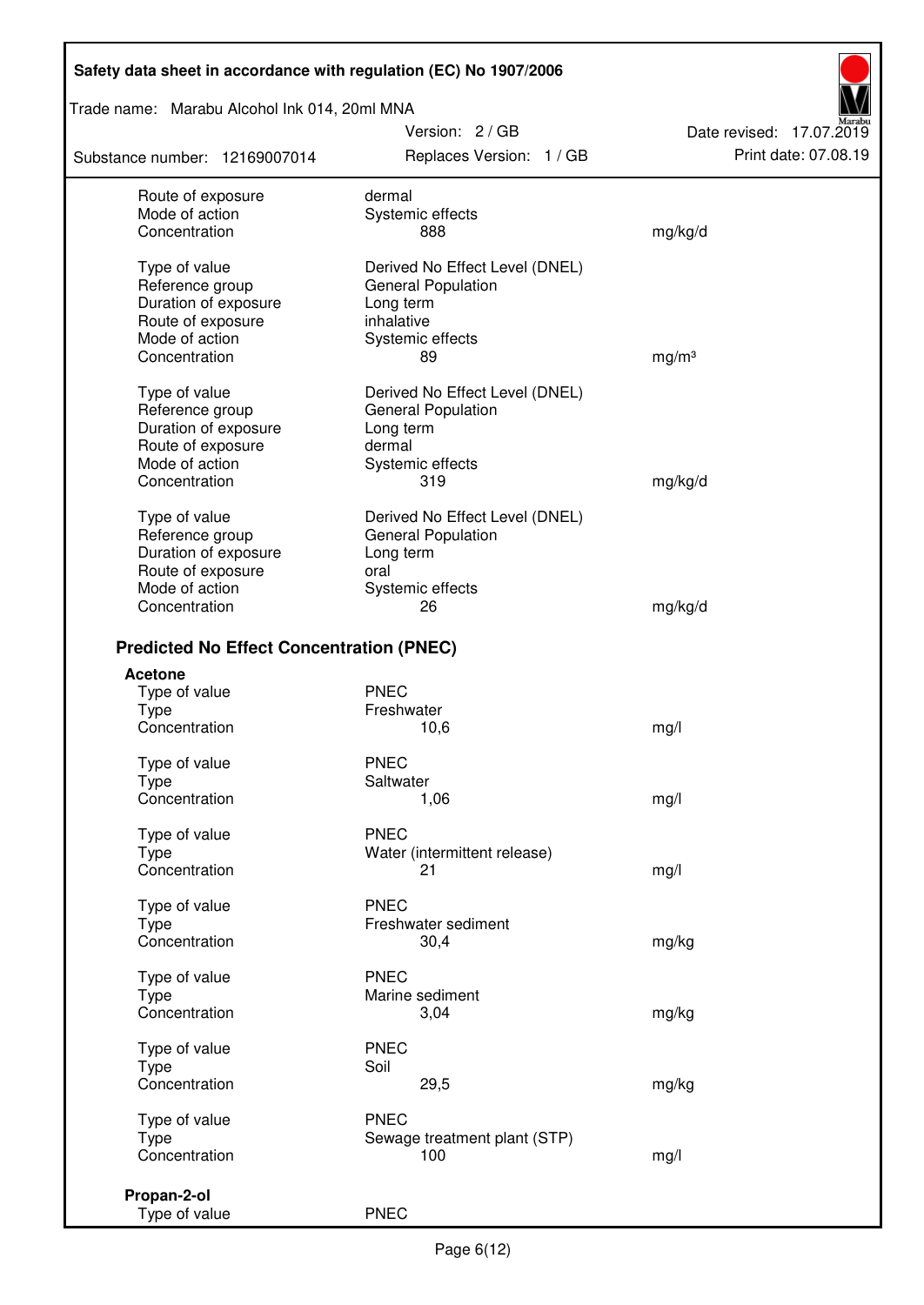#### Trade name: Marabu Alcohol Ink 014, 20ml MNA

| Substance number: 12169007014                 | Replaces Version: 1 / GB                            | Print date: 07.08.19 |
|-----------------------------------------------|-----------------------------------------------------|----------------------|
| <b>Type</b><br>Concentration                  | Freshwater<br>140,9                                 | mg/l                 |
| Type of value<br><b>Type</b><br>Concentration | <b>PNEC</b><br>Saltwater<br>140,9                   | mg/l                 |
| Type of value<br>Type<br>Concentration        | <b>PNEC</b><br>Sewage treatment plant (STP)<br>2251 | mg/l                 |
| Type of value<br>Type<br>Concentration        | <b>PNEC</b><br>Freshwater sediment<br>552           | mg/kg                |
| Type of value<br>Type<br>Concentration        | <b>PNEC</b><br>Marine sediment<br>552               | mg/kg                |
| Type of value<br>Type<br>Concentration        | <b>PNEC</b><br>Soil<br>28                           | mg/kg                |

Version: 2 / GB

Date revised: 17.07.2019

## **8.2. Exposure controls**

#### **Exposure controls**

Provide adequate ventilation. Where reasonably practicable this should be achieved by the use of local exhaust ventilation and good general extraction. If these are not sufficient to maintain concentrations of particulates and solvent vapour below the OEL, suitable respiratory protection must be worn.

#### **Respiratory protection**

If workers are exposed to concentrations above the exposure limit they must use appropriate, certified respirators. Full mask, filter A

#### **Hand protection**

There is no one glove material or combination of materials that will give unlimited resistance to any individual or combination of chemicals.

For prolonged or repeated handling nitrile rubber gloves with textile undergloves are required.<br>Material thickness  $\geq 0.5$  mm

- Material thickness  $\begin{array}{ccc} 0.5 \\ -8.5 \end{array}$  Material thickness  $\begin{array}{ccc} 0.5 \\ -8.5 \end{array}$
- Breakthrough time < 30 min

The breakthrough time must be greater than the end use time of the product.

The instructions and information provided by the glove manufacturer on use, storage, maintenance and replacement must be followed.

Gloves should be replaced regularly and if there is any sign of damage to the glove material.

Always ensure that gloves are free from defects and that they are stored and used correctly.

The performance or effectiveness of the glove may be reduced by physical/ chemical damage and poor maintenance.

Barrier creams may help to protect the exposed areas of the skin, they should however not be applied once exposure has occurred.

#### **Eye protection**

Use safety eyewear designed to protect against splash of liquids.

#### **Body protection**

Cotton or cotton/synthetic overalls or coveralls are normally suitable.

# **SECTION 9: Physical and chemical properties**

**9.1. Information on basic physical and chemical properties**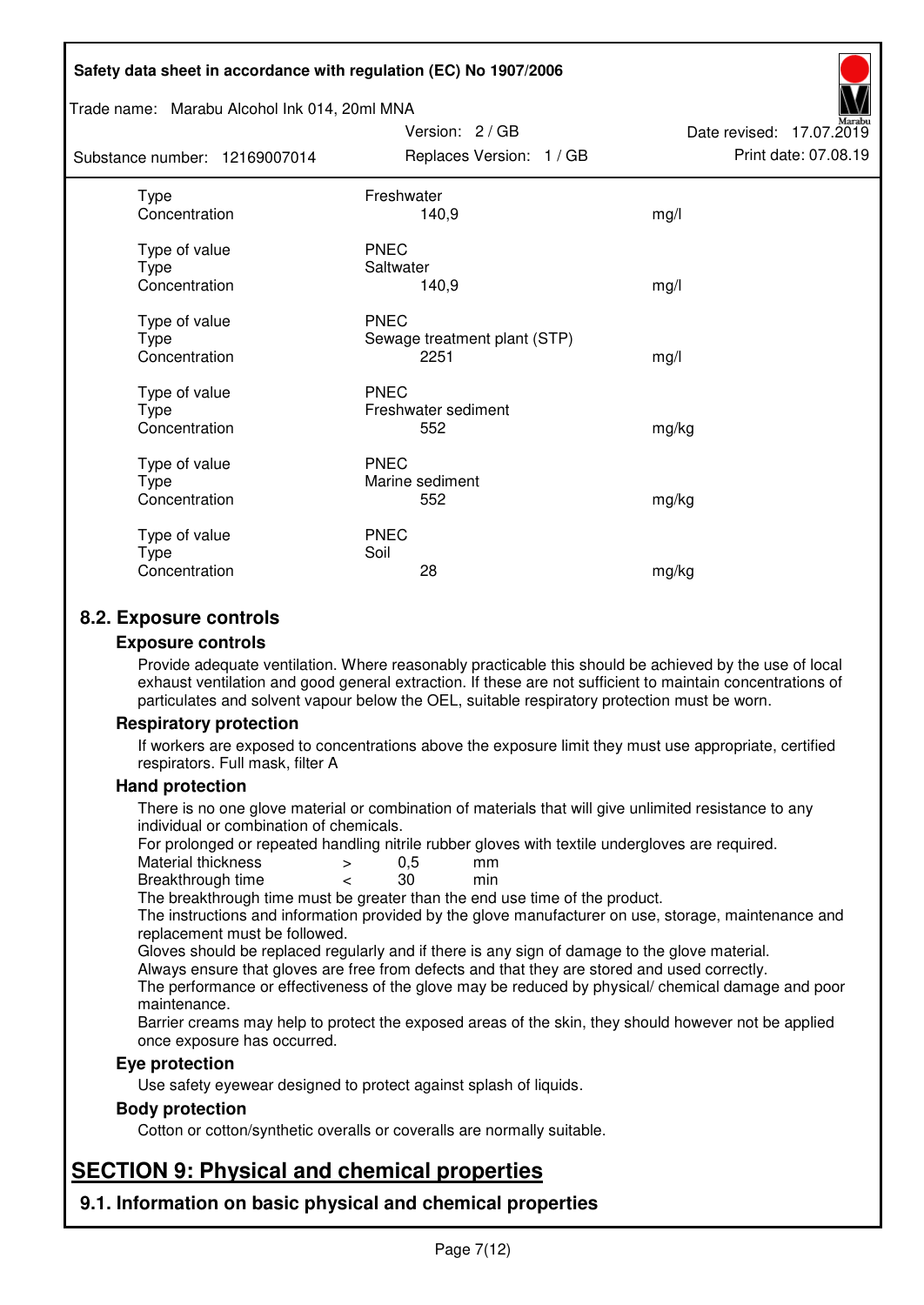| Trade name: Marabu Alcohol Ink 014, 20ml MNA<br>Substance number: 12169007014 |                          | Version: 2/GB<br>Replaces Version: 1 / GB |                 |     |                    | Date revised: 17.07.2019 | Print date: 07.08.19 |
|-------------------------------------------------------------------------------|--------------------------|-------------------------------------------|-----------------|-----|--------------------|--------------------------|----------------------|
| <b>Form</b>                                                                   | liquid                   |                                           |                 |     |                    |                          |                      |
| Colour<br><b>Odour</b>                                                        | coloured<br>solvent-like |                                           |                 |     |                    |                          |                      |
| <b>Odour threshold</b>                                                        |                          |                                           |                 |     |                    |                          |                      |
| Remarks                                                                       |                          | No data available                         |                 |     |                    |                          |                      |
| pH value                                                                      |                          |                                           |                 |     |                    |                          |                      |
| Remarks                                                                       |                          | Not applicable                            |                 |     |                    |                          |                      |
| <b>Melting point</b>                                                          |                          |                                           |                 |     |                    |                          |                      |
| Remarks                                                                       |                          | not determined                            |                 |     |                    |                          |                      |
| <b>Freezing point</b>                                                         |                          |                                           |                 |     |                    |                          |                      |
| Remarks                                                                       |                          | not determined                            |                 |     |                    |                          |                      |
| Initial boiling point and boiling range                                       |                          |                                           |                 |     |                    |                          |                      |
| Value                                                                         | appr.                    | 82                                        |                 |     | °C                 |                          |                      |
| <b>Flash point</b>                                                            |                          |                                           |                 |     |                    |                          |                      |
| Value                                                                         |                          | 20                                        |                 |     | °C                 |                          |                      |
| Evaporation rate (ether $= 1$ ) :                                             |                          |                                           |                 |     |                    |                          |                      |
| Remarks                                                                       |                          | not determined                            |                 |     |                    |                          |                      |
| <b>Flammability (solid, gas)</b><br>Not applicable                            |                          |                                           |                 |     |                    |                          |                      |
| Upper/lower flammability or explosive limits                                  |                          |                                           |                 |     |                    |                          |                      |
| Lower explosion limit<br>Upper explosion limit<br>Source                      | appr.<br>appr.           | $\overline{c}$<br>13<br>Literature value  |                 |     | $%$ (V)<br>$%$ (V) |                          |                      |
| Vapour pressure                                                               |                          |                                           |                 |     |                    |                          |                      |
| Value                                                                         | appr.                    | 45                                        |                 |     | hPa                |                          |                      |
| <b>Vapour density</b>                                                         |                          |                                           |                 |     |                    |                          |                      |
| Remarks                                                                       |                          | not determined                            |                 |     |                    |                          |                      |
| <b>Density</b>                                                                |                          |                                           |                 |     |                    |                          |                      |
| Remarks                                                                       |                          | not determined                            |                 |     |                    |                          |                      |
| Solubility in water                                                           |                          |                                           |                 |     |                    |                          |                      |
| Remarks                                                                       |                          | partially miscible                        |                 |     |                    |                          |                      |
| Partition coefficient: n-octanol/water                                        |                          |                                           |                 |     |                    |                          |                      |
| Remarks                                                                       |                          | Not applicable                            |                 |     |                    |                          |                      |
| Ignition temperature                                                          |                          |                                           |                 |     |                    |                          |                      |
| Value<br>Source                                                               | appr.                    | 425<br>Literature value                   |                 |     | $\rm ^{\circ}C$    |                          |                      |
| <b>Viscosity</b>                                                              |                          |                                           |                 |     |                    |                          |                      |
| Value                                                                         |                          | 150                                       | to              | 250 | mPa.s              |                          |                      |
| <b>Efflux time</b>                                                            |                          |                                           |                 |     |                    |                          |                      |
| Value<br>Temperature                                                          | $\,<$                    | 12<br>20                                  | $\rm ^{\circ}C$ |     | s                  |                          |                      |
| Method                                                                        |                          | DIN 53211 4 mm                            |                 |     |                    |                          |                      |
| <b>Explosive properties</b>                                                   |                          |                                           |                 |     |                    |                          |                      |
| evaluation                                                                    | no                       |                                           |                 |     |                    |                          |                      |
| <b>Oxidising properties</b>                                                   |                          |                                           |                 |     |                    |                          |                      |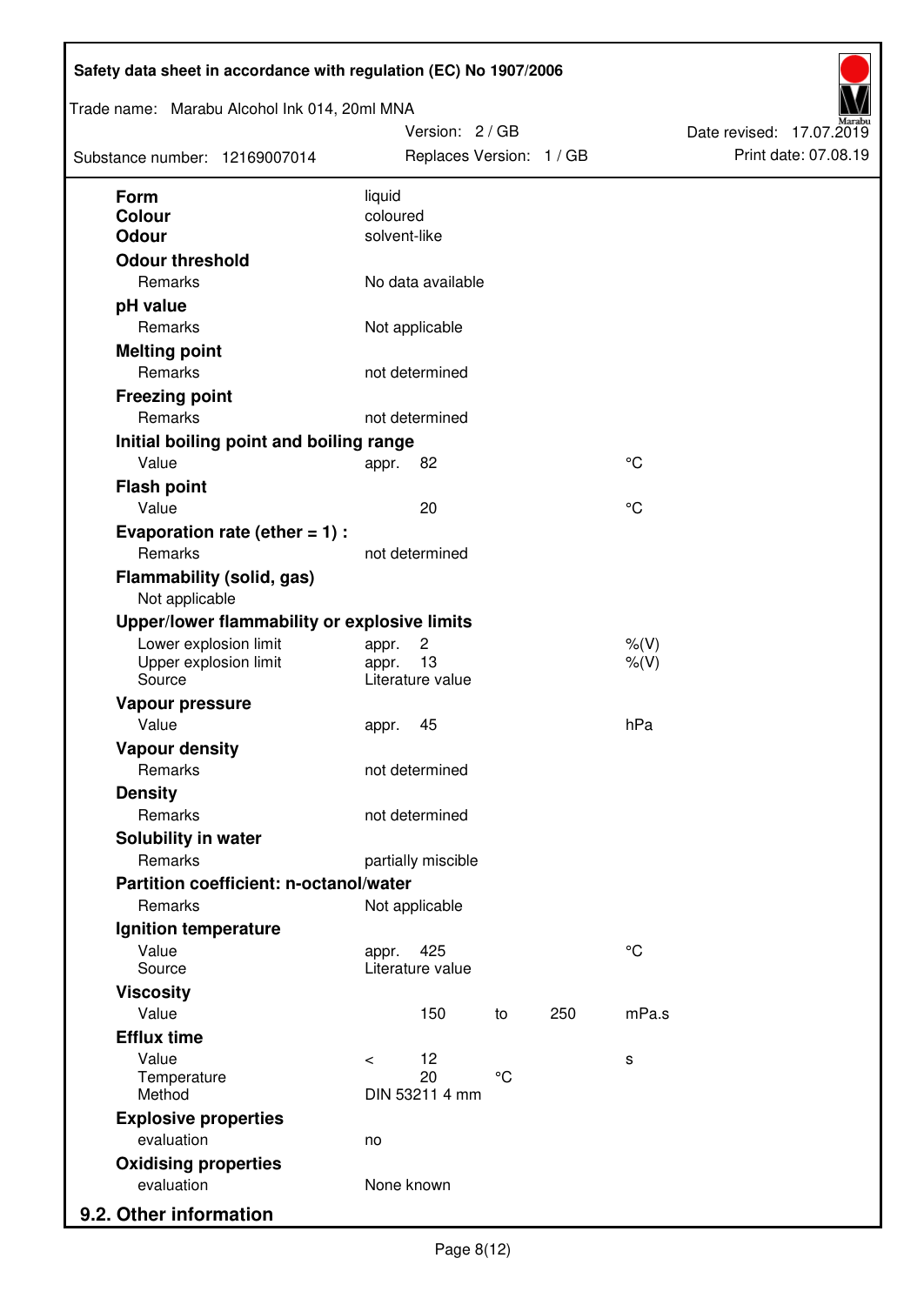Trade name: Marabu Alcohol Ink 014, 20ml MNA

Version: 2 / GB

Replaces Version: 1 / GB Print date: 07.08.19 Date revised: 17.07.2019

Substance number: 12169007014

## **Other information**

The physical specifications are approximate values and refer to the used safety relevant component(s).

# **SECTION 10: Stability and reactivity**

### **10.1. Reactivity**

No hazardous reactions when stored and handled according to prescribed instructions.

### **10.2. Chemical stability**

Stable under recommended storage and handling conditions (see section 7).

#### **10.3. Possibility of hazardous reactions**

Keep away from oxidising agents, strongly alkaline and strongly acid materials in order to avoid exothermic reactions.

#### **10.4. Conditions to avoid**

When exposed to high temperatures may produce hazardous decomposition products.

#### **10.5. Incompatible materials**

No hazardous reactions when stored and handled according to prescribed instructions.

### **10.6. Hazardous decomposition products**

See chapter 5.2 (Firefighting measures - Special hazards arising from the substance or mixture).

## **SECTION 11: Toxicological information**

## **11.1. Information on toxicological effects**

| <b>Acute oral toxicity</b><br>Remarks     |                                                                   |                                                                   |  |  |  |
|-------------------------------------------|-------------------------------------------------------------------|-------------------------------------------------------------------|--|--|--|
|                                           | Based on available data, the classification criteria are not met. |                                                                   |  |  |  |
| <b>Acute oral toxicity (Components)</b>   |                                                                   |                                                                   |  |  |  |
| <b>Acetone</b>                            |                                                                   |                                                                   |  |  |  |
| Species                                   | rat                                                               |                                                                   |  |  |  |
| LD50                                      | 5800                                                              | mg/kg                                                             |  |  |  |
| <b>Acute dermal toxicity (Components)</b> |                                                                   |                                                                   |  |  |  |
| Acetone                                   |                                                                   |                                                                   |  |  |  |
| <b>Species</b>                            | rabbit                                                            |                                                                   |  |  |  |
| LD50                                      | 20000                                                             | mg/kg                                                             |  |  |  |
| <b>Acute inhalational toxicity</b>        |                                                                   |                                                                   |  |  |  |
| Remarks                                   |                                                                   | Based on available data, the classification criteria are not met. |  |  |  |
| <b>Skin corrosion/irritation</b>          |                                                                   |                                                                   |  |  |  |
| Remarks                                   |                                                                   | Based on available data, the classification criteria are not met. |  |  |  |
| Serious eye damage/irritation             |                                                                   |                                                                   |  |  |  |
| evaluation                                | irritant                                                          |                                                                   |  |  |  |
| Remarks                                   | The classification criteria are met.                              |                                                                   |  |  |  |
| <b>Sensitization</b>                      |                                                                   |                                                                   |  |  |  |
| Remarks                                   |                                                                   | Based on available data, the classification criteria are not met. |  |  |  |
| <b>Mutagenicity</b>                       |                                                                   |                                                                   |  |  |  |
| <b>Remarks</b>                            |                                                                   | Based on available data, the classification criteria are not met. |  |  |  |
| <b>Reproductive toxicity</b>              |                                                                   |                                                                   |  |  |  |
| Remarks                                   |                                                                   | Based on available data, the classification criteria are not met. |  |  |  |
| Carcinogenicity                           |                                                                   |                                                                   |  |  |  |
| Remarks                                   |                                                                   | Based on available data, the classification criteria are not met. |  |  |  |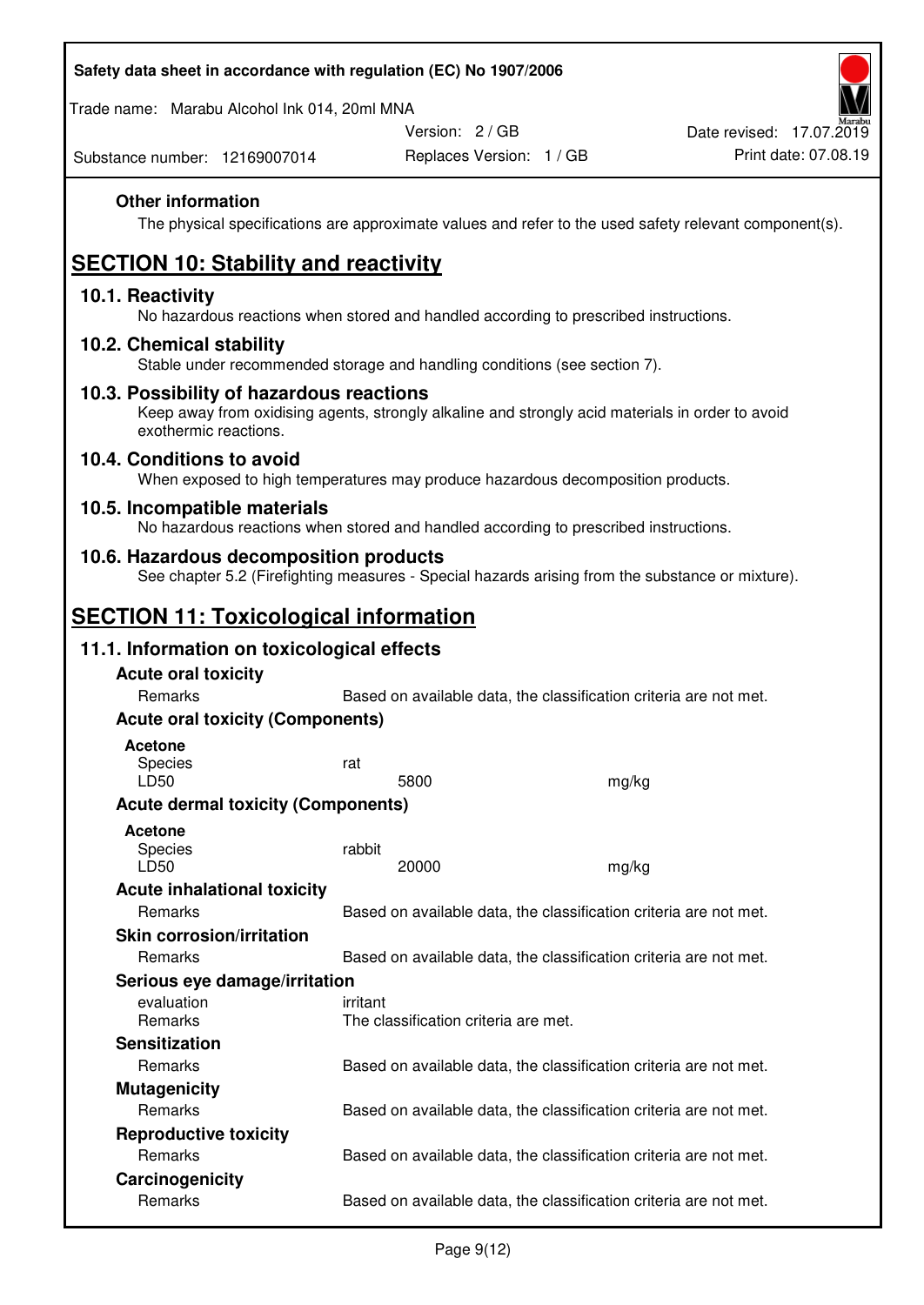Trade name: Marabu Alcohol Ink 014, 20ml MNA

Version: 2 / GB

Substance number: 12169007014

Replaces Version: 1 / GB Print date: 07.08.19 Date revised: 17.07.2019

## **Specific Target Organ Toxicity (STOT)**

| Single exposure<br><b>Remarks</b><br>evaluation | The classification criteria are met.<br>May cause drowsiness or dizziness. |
|-------------------------------------------------|----------------------------------------------------------------------------|
| <b>Repeated exposure</b><br>Remarks             | Based on available data, the classification criteria are not met.          |

#### **Aspiration hazard**

Based on available data, the classification criteria are not met.

#### **Experience in practice**

Exposure to component solvents vapours concentration in excess of the stated occupational exposure limit may result in adverse health effects such as mucous membrane and respiratory system irritation and adverse effects on kidney, liver and central nervous system. Symptoms and signs include headache, dizziness, fatigue, muscular weakness, drowsiness and in extreme cases, loss of consciousness. Solvents may cause some of the above effects by absorption through the skin. Repeated or prolonged contact with the mixture may cause removal of natural fat from the skin resulting in non-allergic contact dermatitis and absorption through the skin. The liquid splashed in the eyes may cause irritation and reversible damage. Ingestion may cause nausea, diarrhoea and vomiting. This takes into account, where known, delayed and immediate effects and also chronic effects of components from short-term and long-term exposure by oral, inhalation and dermal routes of exposure and eye contact.

#### **Other information**

There are no data available on the mixture itself. The mixture has been assessed following the additivity method of the GHS/CLP Regulation (EC) No 1272/2008.

## **SECTION 12: Ecological information**

## **12.1. Toxicity**

#### **General information**

There are no data available on the mixture itself.Do not allow to enter drains or water courses.The mixture has been assessed following the summation method of the CLP Regulation (EC) No 1272/2008 and is not classified as dangerous for the environment.

#### **12.2. Persistence and degradability**

#### **General information**

No data available

#### **12.3. Bioaccumulative potential**

#### **General information**

There are no data available on the mixture itself.

#### **Partition coefficient: n-octanol/water**

Remarks Not applicable

## **12.4. Mobility in soil**

#### **General information**

There are no data available on the mixture itself.

#### **12.5. Results of PBT and vPvB assessment**

#### **General information**

There are no data available on the mixture itself.

#### **12.6. Other adverse effects**

### **General information**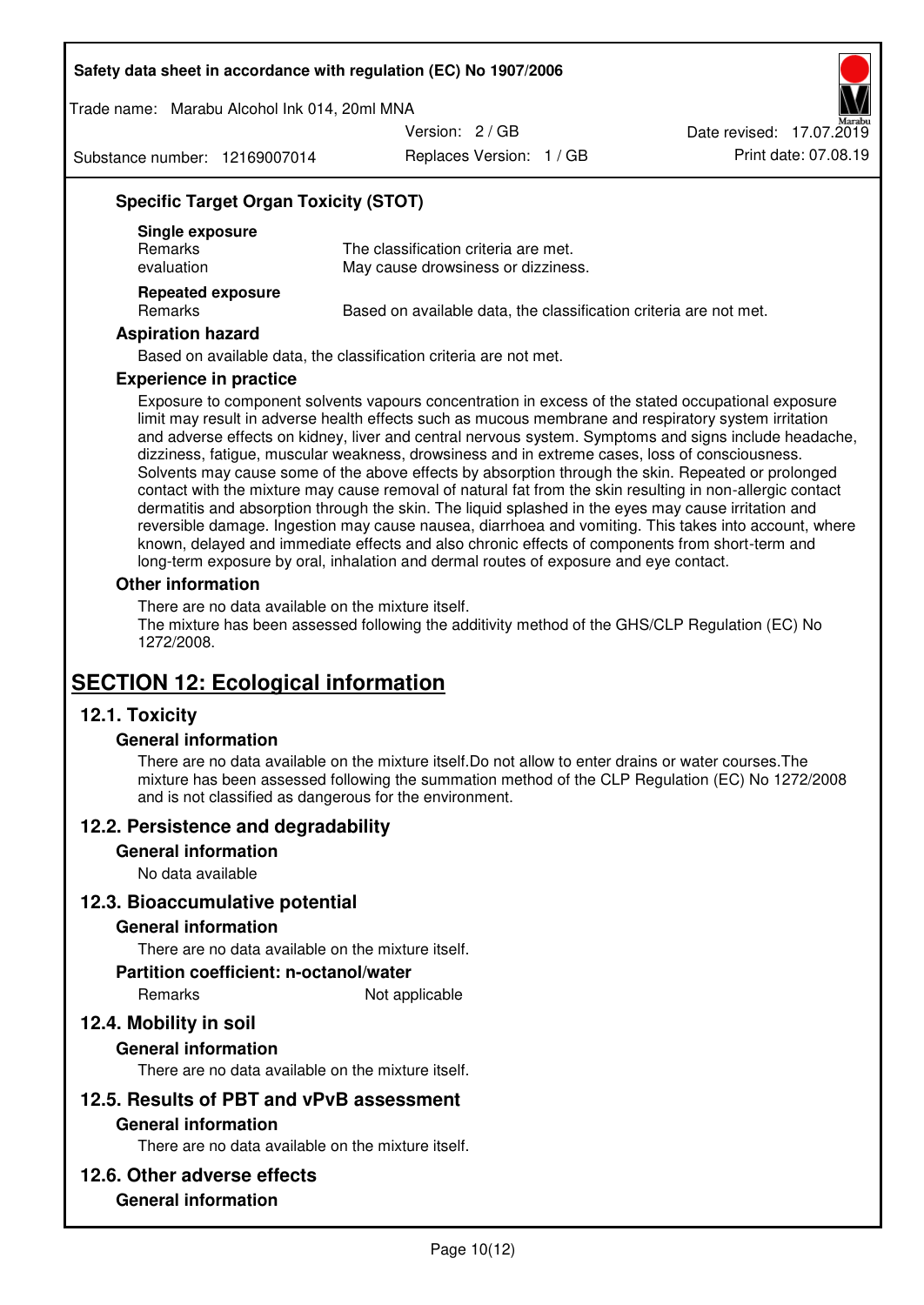Trade name: Marabu Alcohol Ink 014, 20ml MNA

Version: 2 / GB

Substance number: 12169007014

Replaces Version: 1 / GB Print date: 07.08.19 Date revised: 17.07.2019

There are no data available on the mixture itself.

# **SECTION 13: Disposal considerations**

## **13.1. Waste treatment methods**

### **Disposal recommendations for the product**

Do not allow to enter drains or water courses.

Wastes and emptied containers should be classified in accordance with relevant national regulation. The European Waste Catalogue classification of this product, when disposed of as waste is EWC waste code  $08\,03\,12^*$  waste ink containing dangerous substances If this product is mixed with other wastes, the original waste product code may no longer apply and the appropriate code should be assigned.

For further information contact your local waste authority.

### **Disposal recommendations for packaging**

Using information provided in this safety data sheet, advice should be obtained from the relevant waste authority on the classification of empty containers. Empty containers must be scrapped or reconditioned.

Not emptied containers are hazardous waste (waste code number 150110).

## **SECTION 14: Transport information**

### **Land transport ADR/RID**

| 14.1. UN number<br><b>UN 1263</b>                                                                                                                                                                                                            |                   |
|----------------------------------------------------------------------------------------------------------------------------------------------------------------------------------------------------------------------------------------------|-------------------|
| 14.2. UN proper shipping name                                                                                                                                                                                                                |                   |
| <b>PAINT</b>                                                                                                                                                                                                                                 |                   |
| 14.3. Transport hazard class(es)                                                                                                                                                                                                             |                   |
| Class                                                                                                                                                                                                                                        | ვ<br>ვ            |
| Label                                                                                                                                                                                                                                        |                   |
| 14.4. Packing group                                                                                                                                                                                                                          |                   |
| Packing group                                                                                                                                                                                                                                | Ш                 |
| Special provision                                                                                                                                                                                                                            | 640D              |
| <b>Limited Quantity</b>                                                                                                                                                                                                                      | 5 <sub>1</sub>    |
| Transport category                                                                                                                                                                                                                           | 3                 |
| 14.5. Environmental hazards                                                                                                                                                                                                                  |                   |
| Tunnel restriction code                                                                                                                                                                                                                      | D/E               |
| <b>Marine transport IMDG/GGVSee</b><br>14.1. UN number<br>UN 1263<br>14.2. UN proper shipping name<br><b>PAINT</b><br>14.3. Transport hazard class(es)<br>Class<br>14.4. Packing group<br>Packing group<br>14.5. Environmental hazards<br>no | 3<br>$\mathbf{I}$ |
| Air transport ICAO/IATA<br>14.1. UN number<br>UN 1263<br>14.2. UN proper shipping name<br><b>PAINT</b>                                                                                                                                       |                   |
| 14.3. Transport hazard class(es)<br>Class                                                                                                                                                                                                    | 3                 |